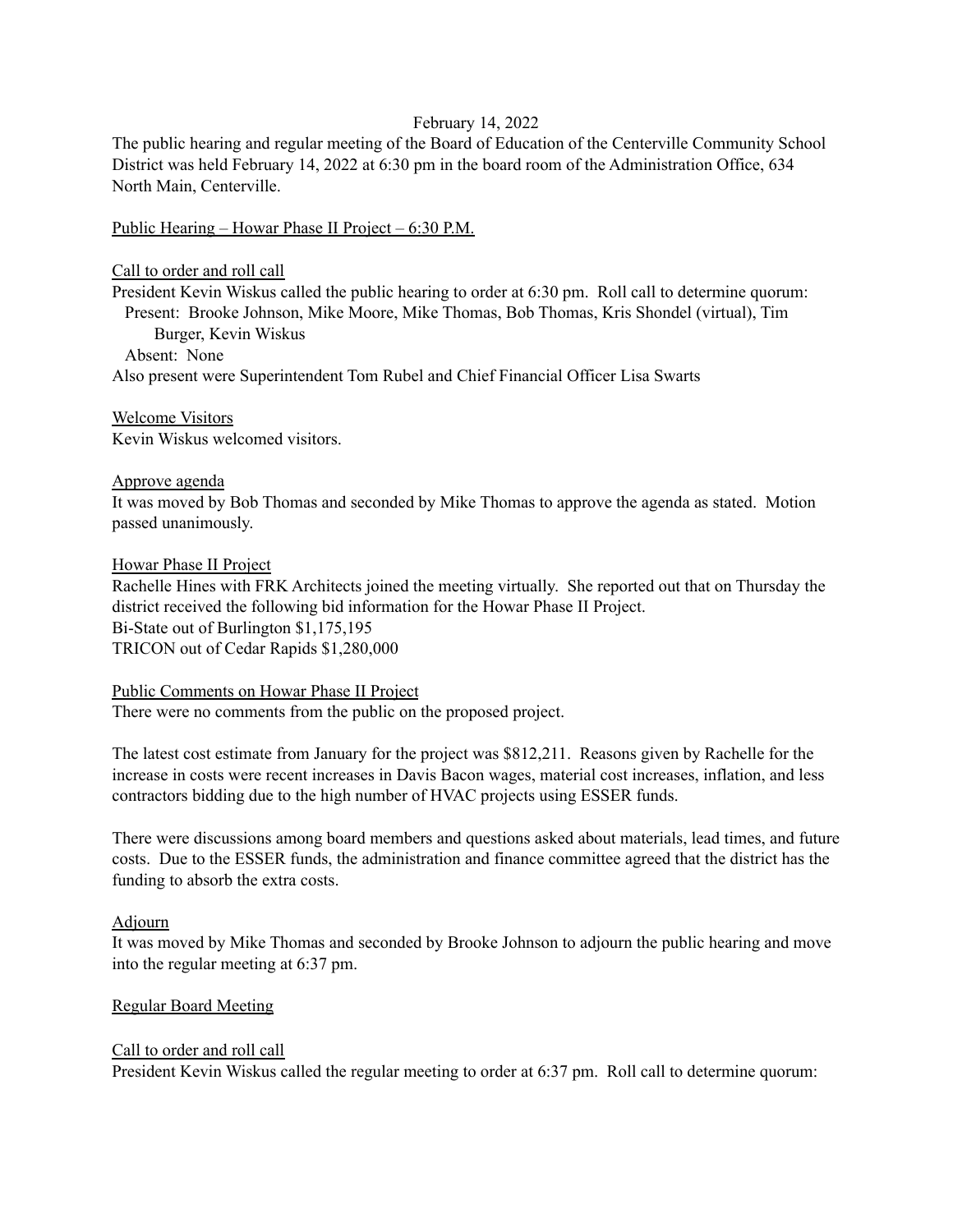Present: Brooke Johnson, Mike Moore, Mike Thomas, Bob Thomas, Kris Shondel (virtual), Tim Burger, Kevin Wiskus Absent: None Also present were Superintendent Tom Rubel and Chief Financial Officer Lisa Swarts

Welcome Visitors Kevin Wiskus welcomed visitors.

## Public Forum

Catherine Lechtenberg was present and asked if any of the board members had questions about an email that she had sent regarding the school calendar. Kevin Wiskus answered that the item on the agenda for the calendar was just a review and there would be no action taken. The administration will go back to the CEA for further review.

Bob Thomas inquired about whether the board should do a workshop or review how they will handle a case for censorship. It was mentioned that the district probably already has a policy and they will look into it.

#### Approve Agenda

It was moved by Brooke Johnson and seconded by Mike Moore to approve the agenda as stated. Motion passed unanimously.

#### Approve Minutes of previous meetings

It was moved by Mike Moore and seconded by Bob Thomas to approve the January  $10<sup>th</sup>$  and January  $14<sup>th</sup>$ minutes as stated. Motion passed unanimously.

#### Old Business

Kevin Wiskus mentioned to the board that the bus lease information that was approved at the January meeting had changed. In the earlier Finance Committee meeting, Tim Kaster reported out that the bus leasing company was having a supply issue and the types of buses as well as the timing of arrival was changing. The amounts in the new proposal are relatively the same so the district will continue moving forward. Final documents will be presented for approval by the board when available.

#### New Business

# Resolution Formally Approving and Adopting the Plans, Specifications, Form of Contract and Estimated Total Cost of the Howar Middle School Phase II Project

It was moved by Mike Thomas and seconded by Mike Moore to adopt the "Resolution Adopting the Plans, Specifications, Form of Contract and Estimated Total Cost of the Centerville Community School District Howar Middle School A/C Upgrades Phase II Project" as stated after meeting all public hearing requirements. Roll call vote:

Ayes: Brooke Johnson, Mike Moore, Mike Thomas, Bob Thomas, Kris Shondel, Tim Burger, Kevin Wiskus

Nays: None

Motion passed unanimously.

Resolution Awarding Bid on Howar Middle School Phase II Project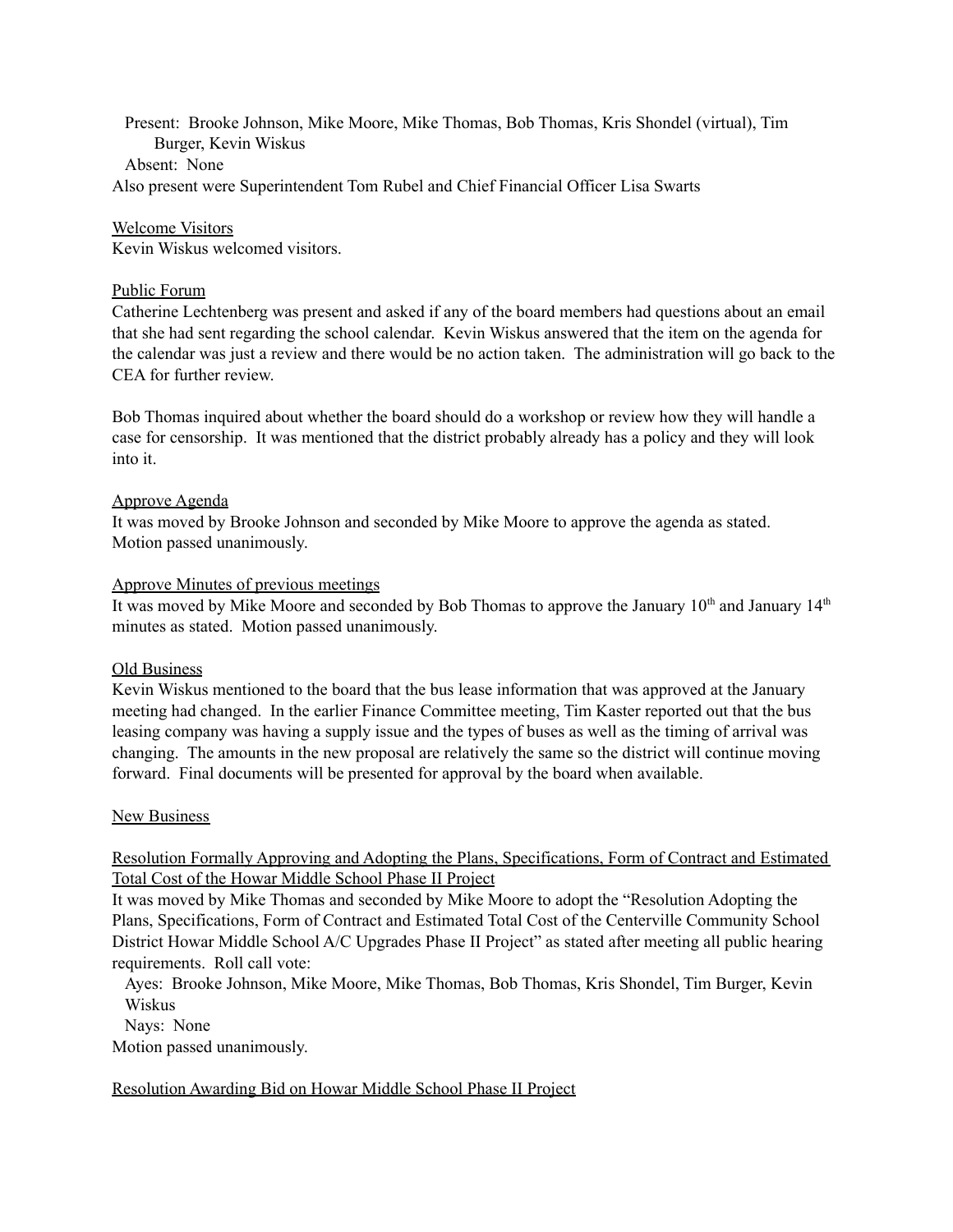It was moved by Mike Moore and seconded by Brooke Johnson to adopt the presented "Resolution Making Award of Construction Contract" as stated, accepting the lowest responsive, responsible bid for the Howar Middle School A/C Upgrades Phase II Project from Bi-State Contracting out of Burlington, Iowa for the base bid amount of \$1,175,000. Roll call vote:

Ayes: Brooke Johnson, Mike Moore, Mike Thomas, Bob Thomas, Kris Shondel, Tim Burger, Kevin Wiskus

Nays: None

Motion passed unanimously.

# Approve Resolution for Request to the SBRC for Funding Related to Increased Enrollment for (SWVPP) Statewide Voluntary Preschool Program

It was moved by Brooke Johnson and seconded by Mike Thomas to adopt the following resolution as stated and to make the request to the SBRC as same:

# *RESOLUTION*

As part of the district's response to the impact of the COVID-19 pandemic, the district's administration is authorized to submit a request to the School Budget Review Committee for funding related to FY22 SWVPP increased enrollment in the amount of \$46,975.50.

Motion passed 7-0 unanimously.

# Approval of Drivers Education Contract with Training Wheels, LLC

It was moved by Mike Thomas and seconded by Bob Thomas to approve the driver education agreement with Training Wheels as presented. Motion passed unanimously.

## Review of 2022-2023 Calendar

Kevin Wiskus reported that this was just a review item. Since there were possible concerns, the administration will go back and work with the CEA for input and bring back another draft.

## Superintendent Contract for Fiscal Year 2022-23

Kevin Wiskus reported that the superintendent contract will expire on June 30, 2022 and that there has been discussion for one more year. He reported that he was looking for a motion for the Finance Committee to enter into negotiations for a one-year contract extension with Mr. Rubel. It was moved by Brooke Johnson and seconded by Bob Thomas to authorize the Finance Committee to enter into negotiations with Mr. Rubel for a one-year contract extension. Motion passed 4-3 with Mike Thomas, Kris Shondel, and Mike Moore voting "No."

## Approve Personnel Business Procedures

## Resignations

Steve Clark – Resigning from 8<sup>th</sup> Grade Boys' Basketball effective immediately. Ashley Ross – Resigning from Sp. Ed. Aide Specific at CHS, effective Feb. 8, 2022.

## **Transfers**

Mallory Denny – Transfer from Asst. Girls' Track to Head Girls' Tennis Coach, \$2,841.68, replacing Tony Endress, effective 3/14/2022.

Pat Breeding – Transfer to a different PK student, no change to hours or wages.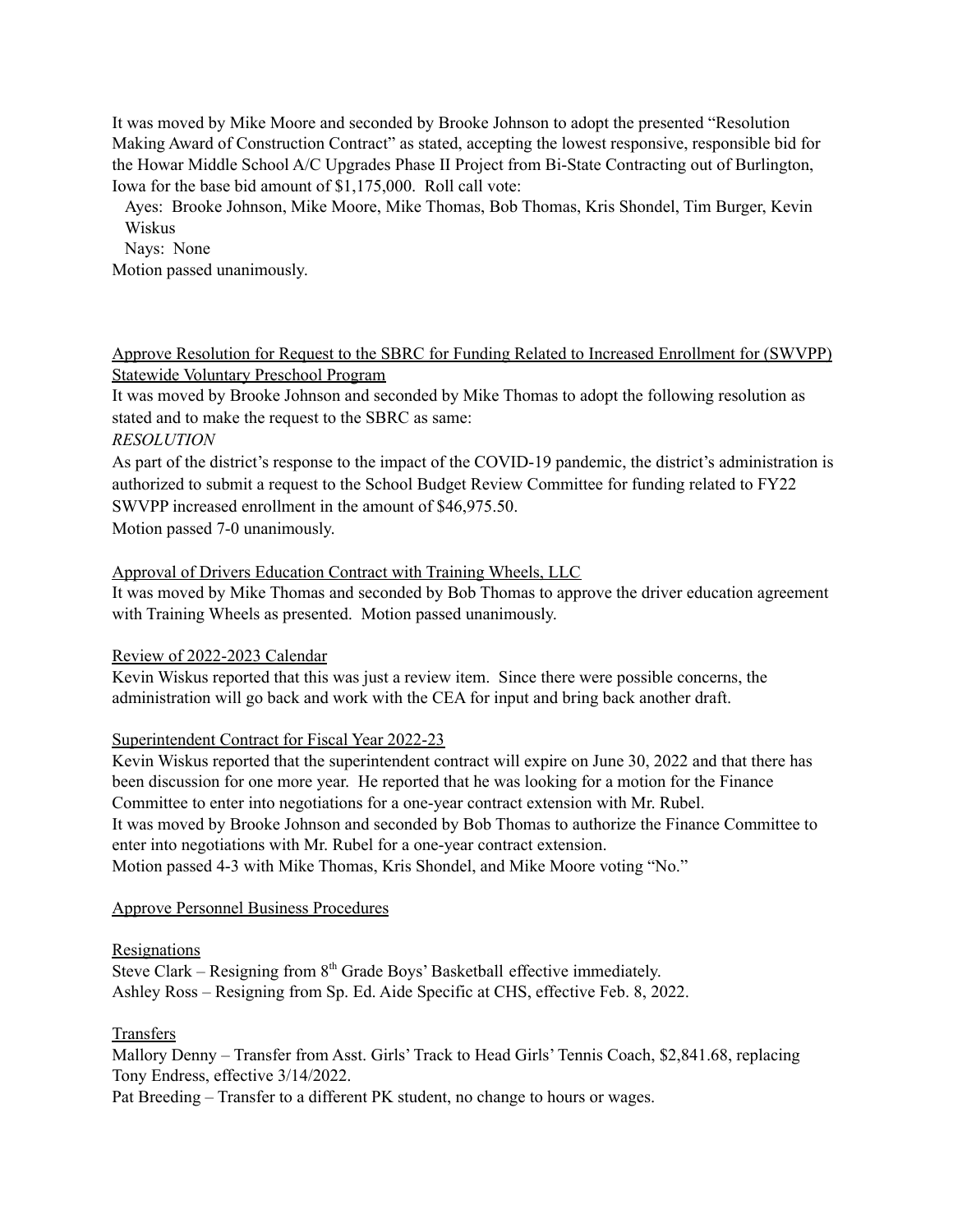## Employment/Contracts

Randall Emery – Custodian @ Lakeview, Level II, Step 3, \$12.97/hr., effective 1/27/22, replacing James Dodge. Madilyn Bennett – Sp. Ed. Aide Specific at Preschool, 4 hours/day, 4 days/week, level 2, step 4, \$13.07/hr., effective 2/8/2022, replacing Pat Breeding. Chad Butler – Asst. Trap Shooting Coach – Step 1, \$1,101.27, effective 2/25/2022, new position. Amy Clinkenbeard – Contract Adjustment, increase in hours from 5.75 hours/day to 8 hours/day, effective 2/14/2022.

# Contract Corrections

Kele Cossel - Prom Sponsor - written for \$522.95, corrected to \$530.97. Jaycee Smith - Prom Sponsor - written for \$522.95, corrected to \$530.97. Tyler Morgan - Summer Band - written for \$782.81, corrected to \$798.92.

## Volunteer Agreements

Steve Logsdon – Trap Shooting Volunteer Kele Cossel – Trap Shooting Volunteer Tony Caraccio – Trap Shooting Volunteer Rodney Robertson –Trap Shooting Volunteer Chad Shondel – Trap Shooting Volunteer Matt Harryman – Trap Shooting Volunteer

## Sports Officials Contracts – as listed

It was moved by Brooke Johnson and seconded by Mike Moore to approve all personnel items as presented. Motion passed unanimously.

## Superintendent Report

Mr. Rubel reported that the only legislative topic to report on was that the supplemental state aid still has not been set.

## Committee Reports

Kevin Wiskus reported on the following topics for the finance committee meeting: discussions with Jim Wainwright from Ahler's Law firm on the timing and use of the 2020 SAVE bond proceeds and projects, Howar Phase II project, and bus leases.

The Facilities Committee reported on items discussed at the last meeting being: upcoming Howar Phase II project and the options for transportation and maintenance position.

Bob Thomas inquired about the shortage of subs and the new requirements for people to be authorized to sub.

## Financial Reports

It was moved by Mike Moore and seconded by Bob Thomas to approve all prepaids, list of bills, financial reports, and pay per diem as presented. Motion passed unanimously.

# Adjourn